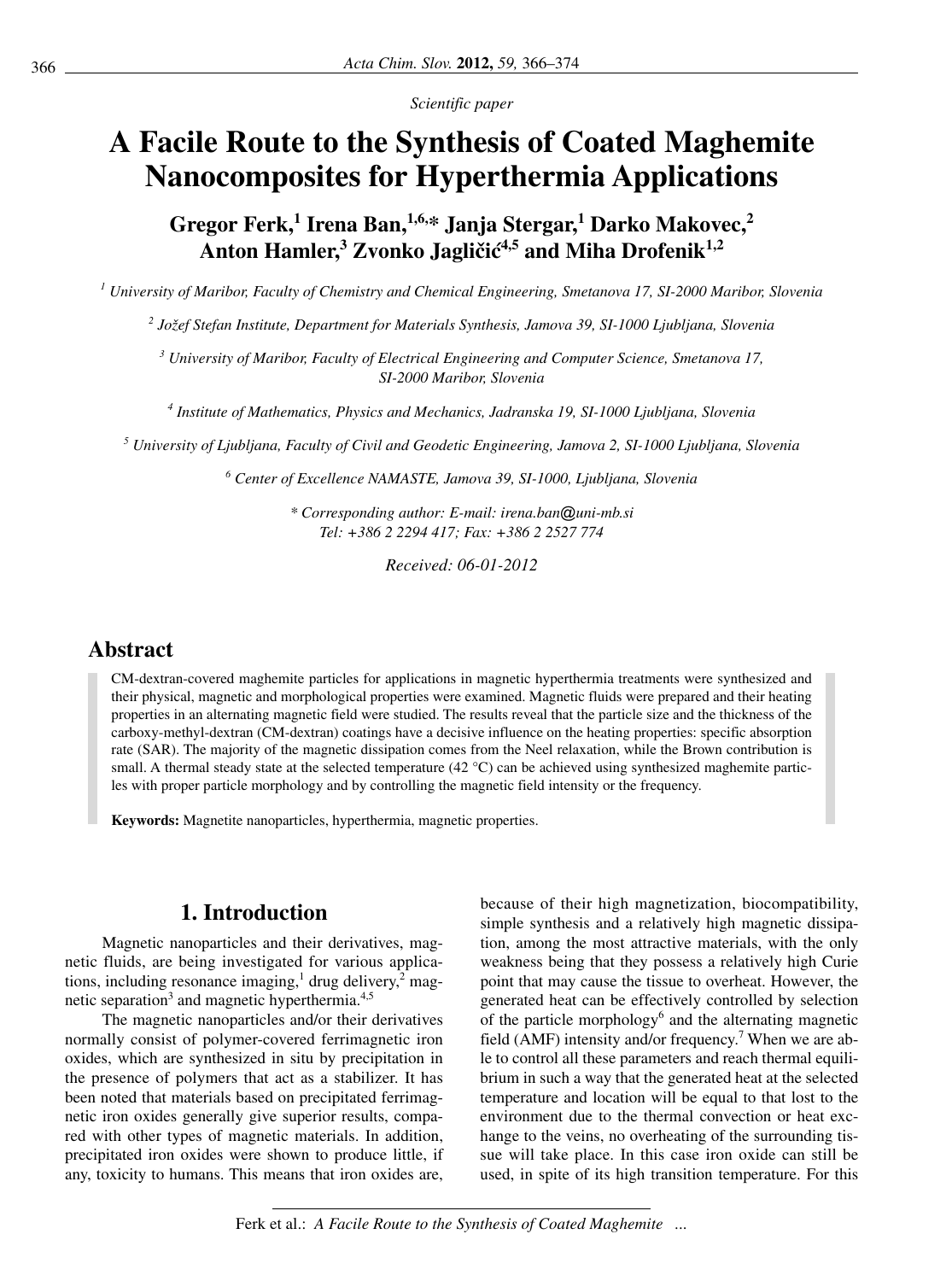reason it is of crucial importance to be able to precisely determine the specific absorption rate (SAR) of the magnetic energy absorbed by the magnetic particles dispersed in the magnetic fluid (MF). This magnetic energy is then transformed into the heat that warms up the MF under consideration.

A variety of nanocomposites (polymer-coated magnetic particles) dispersed in water have been prepared in the past, for example, water-soluble dextran,<sup>8</sup> polyvinyl alcohol,<sup>9</sup> poly(ethylene) glycol),<sup>10</sup> amylose starch<sup>11</sup> and chitosan biopolymer.<sup>12</sup> Among them, CMdextran is a polysaccharide with outstanding properties, as well as being biodegradable, biocompatible and bioactive, and as such is commonly used for the stabilization of MFs $^{13}$ 

In this work we synthesized MFs using maghemite particles with a proper morphology stabilized by CM-dextran. We achieved a steady state at the selected temperature using synthesized maghemite particles with a proper particle morphology and by applying a controlled magnetic power.

## 2. Experimental

## 2. 1. Reagents and Materials

For the synthesis of the maghemite particles coated with CM-dextran the following chemicals were used: Fe- $Cl_2 \cdot 4H_2O$  and  $FeCl_3 \cdot 6H_2O$  (Acros Organics), sodium carboxymethyl - dextran salt (CM-dextran; Fluka Biochemika with  $M = 14400$  g/mol), Tryptic Soy Agar (Fluka) and  $25\%$  NH<sub>4</sub>OH (Alkaloid Skopje). During the synthesis of the magnetic fluid, ultrasound radiation was applied with an ultrasonic generator (Sonics Vibra Cell 750 W intensity).

## 2. 2. Synthesis

#### The detailed procedure for sample A was as follows:

A total of 125 mL of a solution containing  $Fe^{2+}$  $(0.135 \text{ mol/L})$  and Fe<sup>3+</sup>  $(0.113 \text{ mol/L})$  ions was poured into a 250-mL beaker equipped with a magnetic stirrer and then heated to 80 °C. When a temperature of 80 °C was achieved, 50 mL of 25% NH<sub>4</sub>OH was added ( $pH > 9$ ). The solution turned from a red-brown color to black, indicating the formation of magnetite, which then oxidized to maghemite. The suspension was then aged at 80  $^{\circ}$ C for 1 hour and cooled to room temperature. The suspension was magnetically decanted and the magnetic particles were washed several times with distilled water.

#### The detailed procedure for sample B was as follows:

The same as sample A, but immediately after the addition of  $NH<sub>4</sub>OH$ , 10 ml of the CM-dextran solution (10 g CM-dextran  $/$  20 g H<sub>2</sub>O) was added in several successive small additions over a period of 30 minutes. The suspension was then aged at 80  $^{\circ}$ C for 30 minutes and cooled to room temperature. The suspension was magnetically decanted and the magnetic particles were washed several times with distilled water. To the magnetically decanted particles, 10 mL of CM-dextran solution was added and sonicated for 1 hour to obtain the magnetic fluid (MF). In order to sediment the agglomerates, the MF was centrifuged at 5000 rpm for 5 min and the supernatant was ultrafiltrated with a UF membrane  $Mw_{\text{cut-off}} = 100 \text{ kDa}$  to produce a MF with a large content of iron oxide particles. For the SAR measurement we prepared a MF with  $9.75\%$  (wt) of iron oxide.

#### For the SAR measurements in agar:

Agar was added to the MF with a high content of iron oxide particles and during stirring heated to 70  $\degree$ C to obtain a very viscous fluid. After that the content was poured into the measuring cuvette and cooled to room temperature, after which a hard gel was obtained. The content of iron oxide in the gel was 9.75% (wt).

## 2.3. Analysis and Measurements

The nanoparticles were characterized using X-ray diffraction analyses (Bruker Axs, D 5005) and a transmission electron microscope (TEM) (JEOL 2010F). The particle size was established using the Scherrer method, based on the broadening of the X-ray diffraction peaks. The particle size and the size distribution were determined from the TEM images. Dynamic light scattering (Horiba LB-550) was used to estimate the CM-dextran-maghemite hydrodynamical size distribution  $(d<sub>H</sub>)$ .

The presence of the CM-dextran was confirmed by FTIR spectroscopy (PERKIN ELMER 1600), while the amount/concentration of CM-dextran adsorbed onto the magnetic particles was determined by a thermogravimetric analysis (TGA) (TGA/SDTA 851, Mettler Toledo). The magnetization was measured with a helium-cooled superconducting quantum interference device (Quantum Design MPMS-XL-5 SQUID magnetometer).

In our investigation a conventionally built system was used to generate an alternating magnetic field with a nominal field strength of 2 kA/m and a maximum frequency of 104 kHz. For the calorimetric measurements of the magnetic fluid losses a sample of magnetic fluid was placed in a glass vial in the center of the surrounding supply coil. The length of the coil was twice the length of the glass vial in order to guarantee a homogeneous field in the center of the vial. The glass vial was placed in some heatinsulating polystyrene to reduce the heat dissipation from the magnetic fluid to the surroundings and vice versa. The thermal measurements were performed using a fiber-optic thermometer in the presence of the magnetic field. The calorimetric measurements were carried out using a calorimeter, where the heat effects can be determined by an im-

Ferk et al.: A Facile Route to the Synthesis of Coated Maghemite ...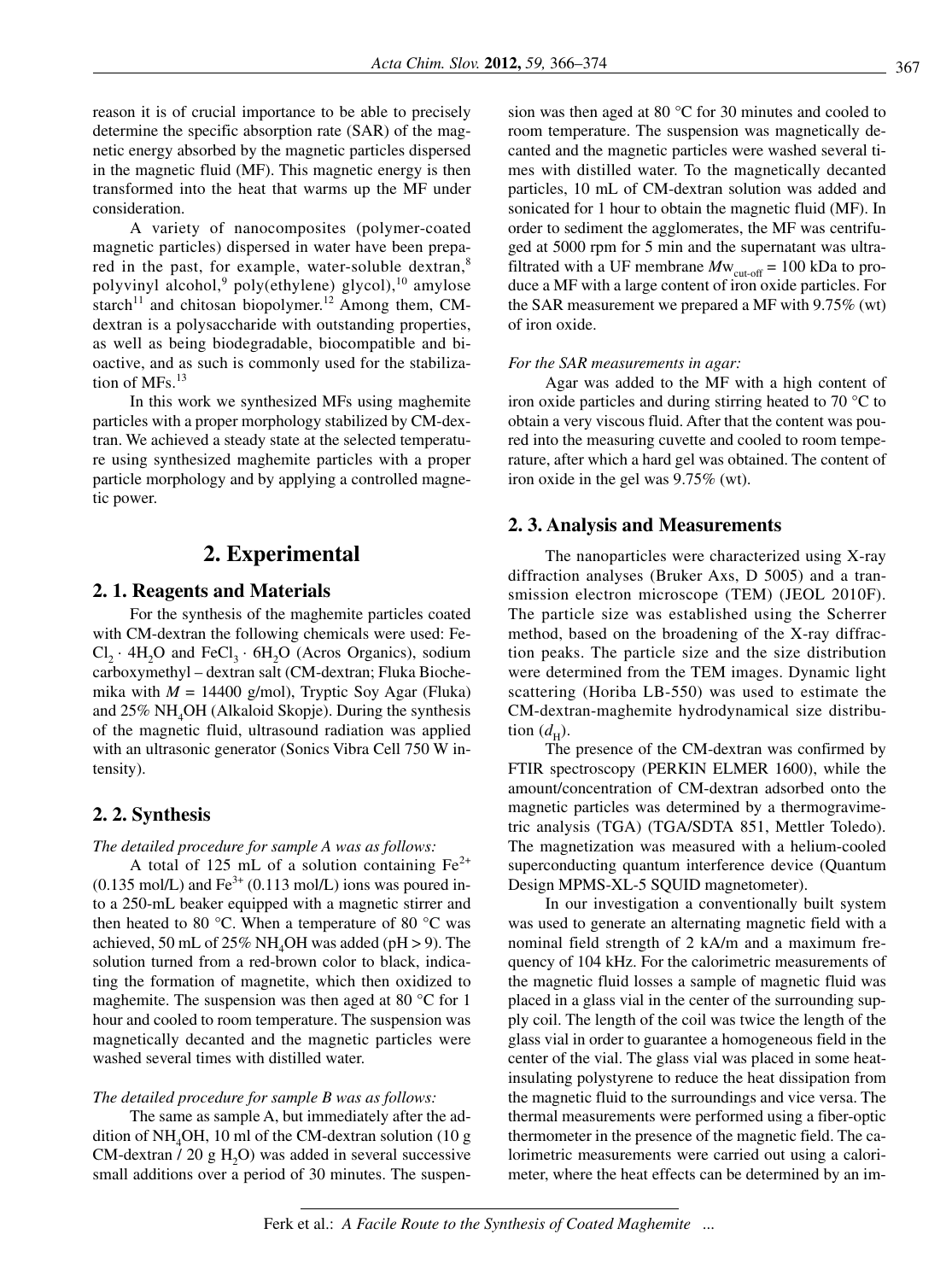mediate measurement of the temperature. In that case the calorimeter is a measurement system and the heat effects are due to the absorption of magnetic energy when subjected to an alternating magnetic field. The measurements were continued until a steady state is achieved, i.e., until the heat induced equals the heat dissipated. For more see ref $.14$ 

# **3. Results and Discussion**

## **3. 1. X-ray Diffraction Analysis**

Fig. 1 shows the X-ray diffraction patterns of the asprepared maghemite particles  $(A)$  and the particles covered with CM-dextran (B). All the diffraction peaks displayed by the diffractogram correspond to the maghemite cubic phase (JCPDS  $No.39-1346$ ). From the X-ray line broadening and the Sherrer formula it is possible to estimate an average particle size of  $16.0$  nm for sample  $(A)$ and  $11.8$  nm for sample  $(B)$ .

Typical TEM images of the as-synthesized sample  $(A)$  and the CM-dextran-coated maghemite nanoparticles  $(B)$  are shown in Figs. 2a and 2b, and the corresponding grain-size distributions obtained from the TEM images







Fig. 1. XRD spectra of as-prepared samples (A) and of maghemite particles covered with CM-dextran (B).

are shown in Figs. 2c and 2d. The average particle diameters estimated from the TEM images are 14.5 nm for sample  $(A)$  and 12.0 nm in sample  $(B)$ , in good agreement with X-ray diffraction analysis. The main reason that the coated particles showed a smaller average particle size is because they were centrifuged, which eliminates the larger particles from the MF.







**Fig. 2.** TEM images of a) as-synthesized maghemite particles (A), b) CM-dextran-stabilized maghemite particles (B)-insert; smaller agglomerates, c) the grain size distribution of the uncoated particles (A) and d) the CM-dextran-coated particles (B).

Ferk et al.: *A Facile Route to the Synthesis of Coated Maghemite ...*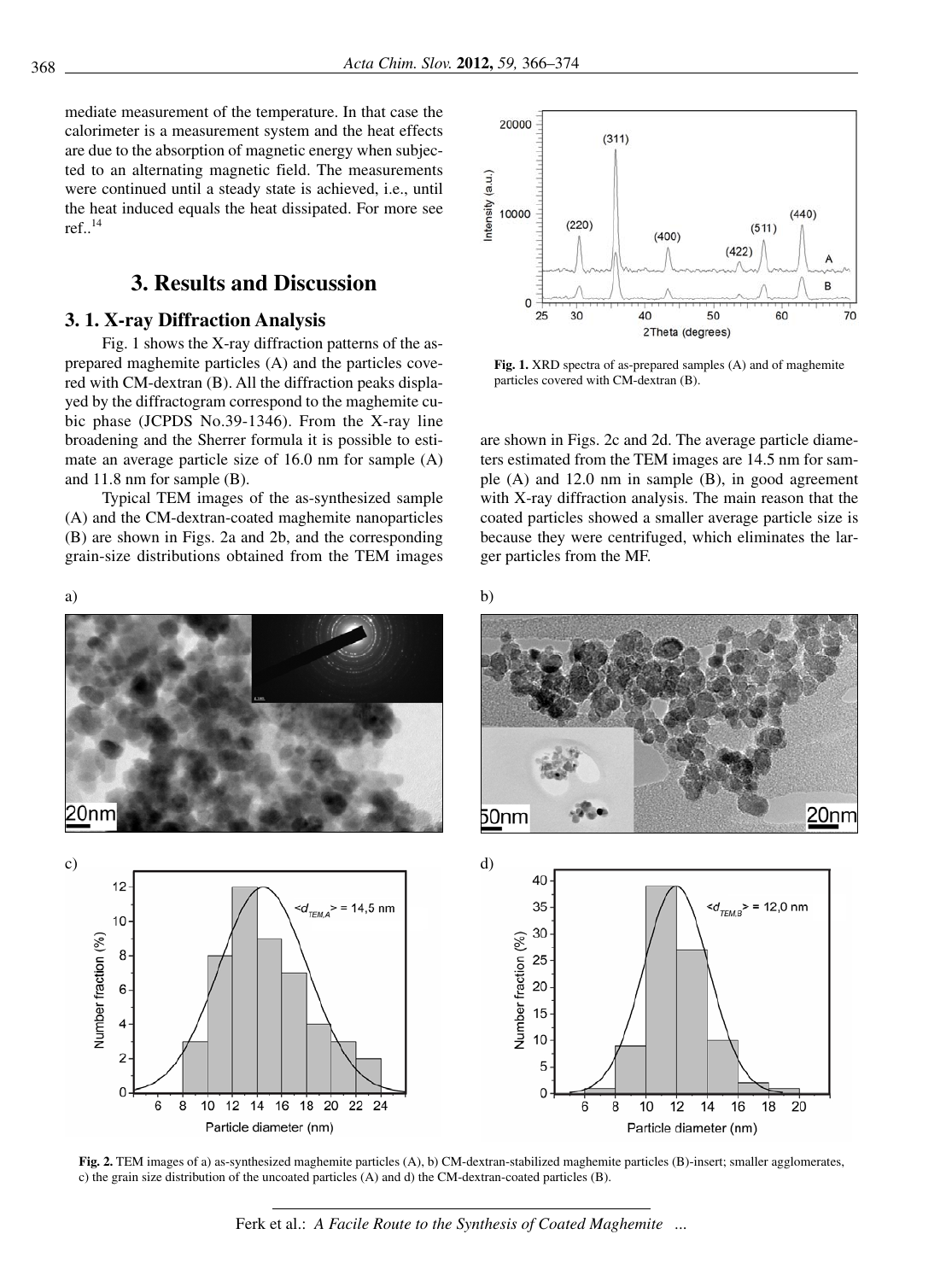## **3. 2. TGA and SDTA Analysis**

The distinctive weight losses established for the magnetic particles covered with CM-dextran can be divided into two temperature regions:  $150-500$  °C and 500–750 °C, Fig. 3. A total weight loss of  $21.2\%$  (sample B) occurred during the thermal heating from room temperature to 750  $\degree$ C. In the first temperature range, from 150  $\rm{°C}$  to 500  $\rm{°C}$ , the oxidation of the CM-dextran occurs, as indicated by an exothermic simultaneous differential thermal analy sis (SDTA) peak and a weight loss of 16.4%. The exothermic peak associated with this mass loss is the result of the oxidation of the CM-dextran molecules due to the temperature, which is consistent with the literature data on free polysaccharides at  $230-400$  °C.<sup>15</sup> The last step is associated with a weight loss of  $3.1\%$ , which is associated with the removal of the CM-dextran covalently bound to the particle surface, i.e., the very first covalent bound layer of CM-dextran to the particle surface.



Fig. 3. Thermal analysis (TGA) of the maghemite nanoparticles coated with CM-dextran and the corresponding SDTA.

It is well known that CM-dextran dissolved in water is in equilibrium with that attached physically to the magnetic particles. Namely, after the very first layer of CMdextran, which is covalently bound to the particle surface, the subsequent layers are attached by physical bonds, where hydrogen bonding prevails. In the water suspension this dextran is in equilibrium with the dextran in the suspension. $16$ 

# **3. 3. Fou rier Trans form In fra red Spectroscopy (FTIR) and Dynamic Light Scattering Analysis (DLS)**

The CM-dextran coatings were investigated using FTIR spectroscopy. In Fig. 4 the FTIR spectra of the mag-



Fig. 4. FTIR spectrum of a) maghemite particles b) maghemite particles coated with CM-dextran and c) CM-dextran.

he mite nanoparticles a), maghemite nanoparticles coated with CM-dextran b) and pure CM-dextran c) are shown.

The absorption bands at  $450 \text{ cm}^{-1}$ ,  $587 \text{ cm}^{-1}$  and  $626$  $cm^{-1}$  in the FTIR spectra of iron oxide nanoparticles with and without a CM-dextran coating are attributed to the multiple lattice absorption bands of partially ordered maghemite.<sup>17</sup> The broad band in the region between 3200–3600  $cm^{-1}$  is assigned to O-H stretching. The absorption band at 1596  $cm^{-1}$  is attributed to asymmetric COO stretching in alkali carboxylic acid salts, $18$  which indicated the existence of free alkali carboxy late groups on the nanoparticles surface. The observed symmetrical  $C=O$ stretching at  $1404 \text{ cm}^{-1}$  suggested that the carboxylate was bound symmetrically to the surface of nanoparticles, as one of the possible carboxylate binding modes.<sup>19</sup> Moreover, adsorption bands at 2921  $cm^{-1}$  (C-H stretching),  $1107 \text{ cm}^{-1}$  (C-O-C stretching) and characteristic peak of CM-dextran at  $1011 \text{ cm}^{-1}$  additionally supports the attachment of CM-dextran onto the maghemite nanoparticles surface.

Hydrodynamic diameter and particle size distribution of the CM-dextran-coated maghemite nanoparticles was inspected with measuring the DLS. From the Fig 5 hydrodynamic diameter  $d_H$  was found to be approximately 77.9 nm with the broad size distribution.

## **3. 4. Magnetic Properties**

The zero field cooling  $(ZFC)$  and field cooling  $(FC)$ curves in Fig. 6a indicate that the particles in sample  $(B)$ are superparamagnetic and show a broad maximum at around 200 K, shifted with respect to the point where the ZFC and FC curves coincide. This is an indication of the particle agglomeration and the spread of the particle size. In this case a unique K using the relation  $T_B = VK/25k_B$ for the assembly of the particles in sample (B) cannot be

Ferk et al.: *A Facile Route to the Synthesis of Coated Maghemite ...*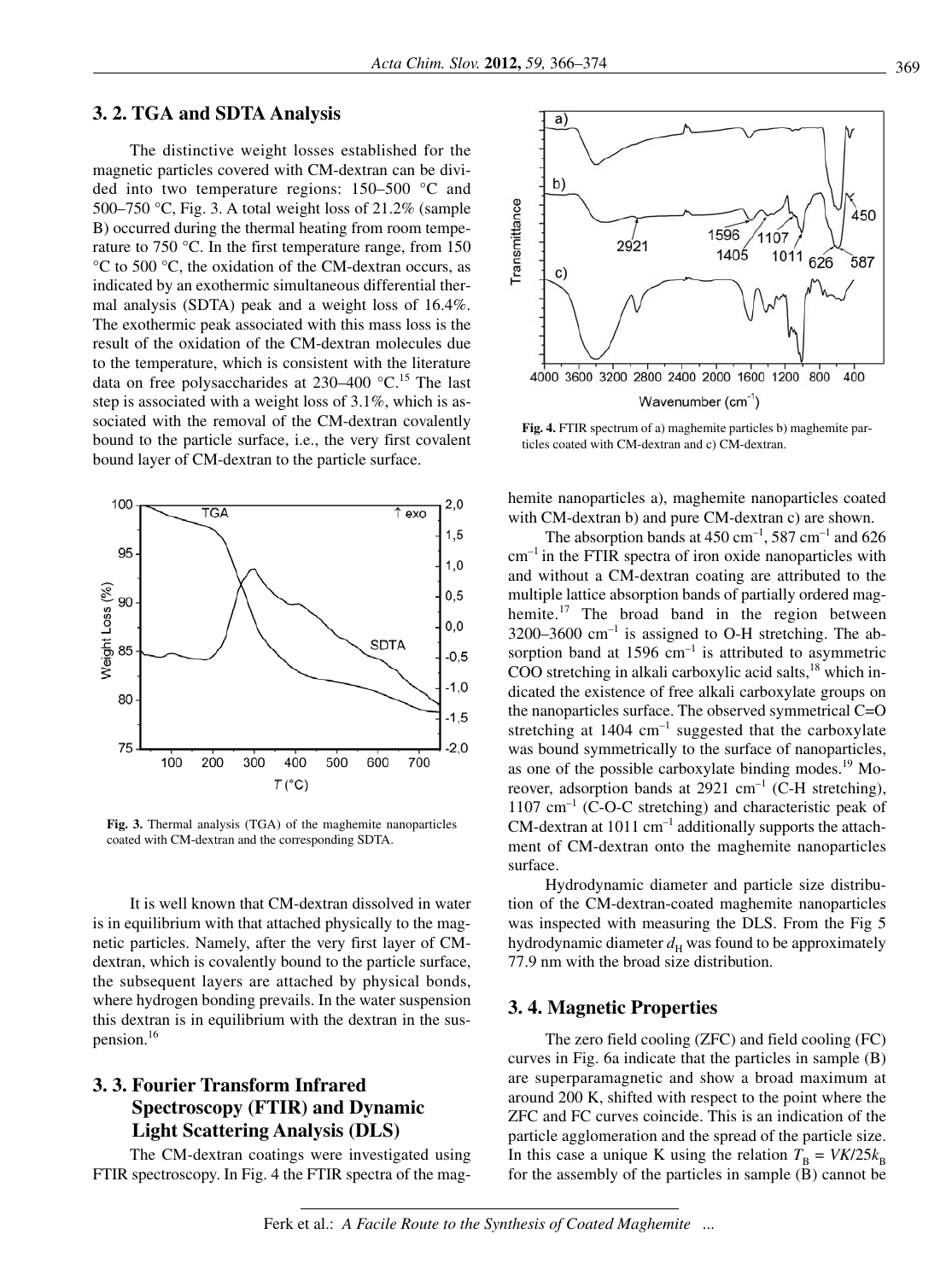

Fig. 5: The particle size distribution of the CM-dextran-coated maghemite nanoparticles in sample (B) measured using dynamic light scattering.

given. As such, *V* and *K* correspond to the individual particle properties, where  $K$  represents the anisotropy constant,  $k_B$  is the Boltzman constant and *V* is the particle volume.

The magnetization vs. the magnetic field of the assynthesized and CM-dextran-covered maghemite particles are shown in Fig. 6b. The uncoated particles show no hysteresis, exhibiting a saturation magnetization of 65.2 emu/g. This value is smaller than that for the bulk materials  $M_{\text{bulk}} = 88 \text{ emu/g}$ . The reduction of the magnetization of the magnetic particles with the decreasing particle size is usually caused by the incomplete coordination of the atoms on the particle surface, leading to a non-collinear spin configuration that causes the formation of a surface spin canting forming a nonmagnetic layer, i.e., a "dead layer", which might reduce the particle's magnetization.<sup>20,21</sup>

We can estimate the thickness of this layer in sample (B) by applying the equation of Zheng et al.<sup>22</sup>

$$
M_{\text{sat}} = M_{\text{Bulk}} (1 - 6t / d) \tag{1}
$$

where  $t$  is the thickness of the surface layer,  $d$  is the diameter of the particles, and  $M_{\text{sat}}$  and  $M_{\text{Bulk}}$  are the total saturation of the whole particle and of its bulk, respectively. When  $M_{\text{sat}}$  is deduced from the experimentally determined saturation magnetization of 65.2 emu/g,  $M_{\text{Bulk}}$ is taken as the bulk value (88 emu/g) and  $d_{\text{TEM}} = 14.5$ nm, as obtained from the TEM images of the as-prepared particles, we obtain a thickness for the "dead layer" of *t*  $= 0.62$  nm.

The  $M(H)$  dependence at 293 K of the samples (A) and (B) was analyzed by considering a log-normal particle size distribution, as described in,<sup>23</sup> and using a volumetric particle packing fraction  $\varepsilon = 1$  for solid nanoparticles (non-magnetic fluid) in our case. We calculated the median diameter of the distribution  $d_A = 8.20$  nm and the standard deviation  $\sigma_A = 0.37$  for sample (A) and  $d_{\text{B}} = 8.17$  nm and the standard deviation  $\sigma_{\text{B}} = 0.36$  for sample  $(B)$ .

Considering the estimated "dead layer"  $2t = 1.24$  nm and the standard deviation we can compare this value with those obtained from the TEM images of the samples  $(A)$ and (B). Namely, the magnetic measurement "sees" only the magnetic phase, while that obtained from the TEM images also includes the so-called "dead layer", which is not otherwise registered by the magnetic measurements.



**Fig. 6.** a) ZFC and FC magnetization of coated maghemite particles (B) in the MF,  $T_B = 203$  K, b) hysteresis of as-synthesized maghemite particles  $(A)$  and CM-dextran-coated particles  $(B)$  at 300K.

Ferk et al.: *A Facile Route to the Synthesis of Coated Maghemite ...*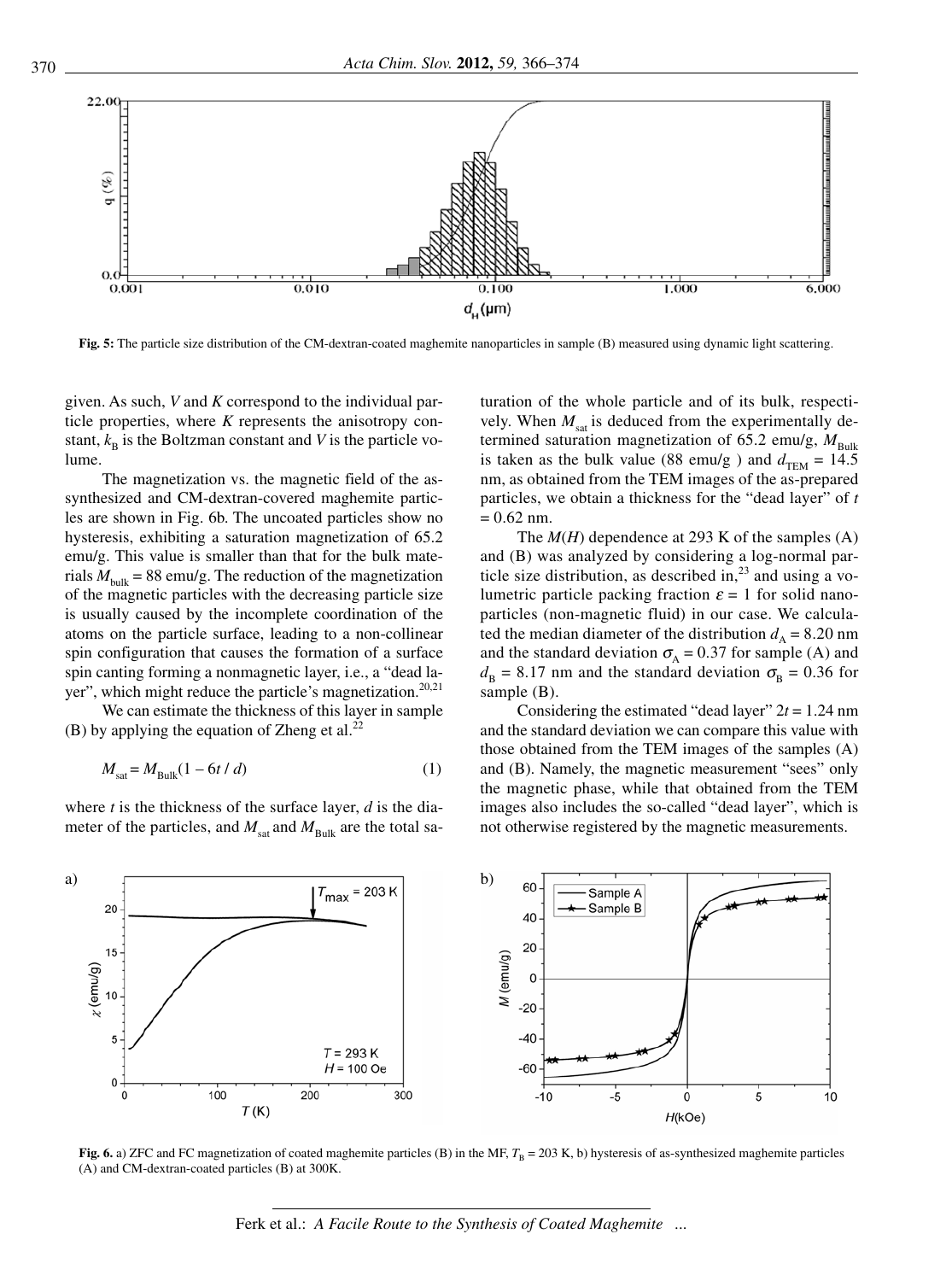

Fig. 7. Size distributions of sample (A) and sample (B), deduced from the fit of the magnetization curves.

The size distribution of the magnetic particles resembles that determined from the TEM images, albeit with a smaller average particle size. Average particles diameters for our particles determined using various experimental methods are collected in Table I.

Table 1. Average particle diameter of samples (A) and (B) obtained using different methods.

|          | $d_{\rm XRD}$ (nm) | $d_{\text{TEM}}(nm)$ | $d_{\mathbf{M}}(\mathbf{n}\mathbf{m})$ | $d_{\rm u}(nm)$ |
|----------|--------------------|----------------------|----------------------------------------|-----------------|
| Sample A | 16.0               | 14.5                 | 8.20                                   |                 |
| Sample B | 11.8               | 12.0                 | 8.17                                   | 77.9            |

#### **3. 4. 1. Dissipation Mechanism**

An AMF magnetic field will normally induce heating in a MF due to the dissipation of heat from the magnetic particles that is caused by the delay in the relaxation of the magnetic moment due to the Neel relaxation (which refers to the rotation of the magnetic moment within the particle) and the Brown relaxation (which refers to the rotation of the particle itself). The characteristic time for the Neel relaxation is:

$$
\tau_{\rm N} = \tau_0 \exp\left(\frac{K V}{k_{\rm b}} T\right) \tag{2}
$$

where  $k<sub>b</sub>$  is the Boltzmann constant, *T* is the absolute temperature,  $\tau_0$  is the time constant  $\approx 10^{-9}$  s, *K* is the anisotropy constant and *V* is the volume of the particle, while the Brown relaxation time is given by the relation:

$$
\tau_{\rm B} = 3\eta V_{\rm H} / kT \tag{3}
$$

where  $\eta$  is the viscosity of the carrier liquid,  $V_H$  is the

hydrodynamic volume of the particle,  $k<sub>b</sub>$  is the Boltzmann constant, and  $T$  is the absolute temperature.

According to,  $24$  the volumetric power dissipation can be expressed as:

$$
P = \pi \mu_0 \chi^{\prime\prime} H_0^2 f \tag{4}
$$

where  $\chi$ " is the imaginary part of the complex AC susceptibility and is related to the material parameters of the magnetic fluid  $\chi$ " =  $\chi_0$ [ $\omega \tau / (1 + (\omega \tau)^2)$ ],  $\mu_0 = 4\pi 10^{-7}$  (Tm- $A^{-1}$ ) is the permeability of free space,  $\tau$  is the effective relaxation time, and the overall relaxation time is given as  $1/\tau = 1/\tau_{\rm N} + 1/\tau_{\rm B}$ , where the shortest term governs the dominant mechanism and  $f = \omega/2\pi$  is the frequency of the applied magnetic field. The above relaxations govern the dissipation of the magnetic energy, which then heats the magnetic fluid.

The morphology of the magnetic particles, their aniso tropy constant and the carrier liquid's viscosity play a crucial role during the absorption of the magnetic energy when the magnetic fluid is subjected to an AMF magnetic field. All the parameters are implicitly involved in the effective relaxation time  $\tau$ . The theoretical estimation of the SAR as a function of the particle diameters and the magnetic field at 104 kHz calculated using the equations above is in Fig. 8.

The theoretical estimation of the SAR at room temperature as a function of the monodispersed particle size shows a maximum that increases with frequency and is centered on a particle size around 15.3 nm. In Table I the average particle diameter for our particles in sample (B) determined using various experimental methods is between 8 and 12 nm. The pronounced dependence of SAR on the particle diameter is mostly related to the Neel relaxation. Here, the Neel relaxation time depends exponentially on the magnetic anisotropy and the particle volume, while the Brownian time depends linearly on the particle volume/size and the solvent viscosity.

### **3. 4. 2. SAR Measurements**

The specific absorption rate  $(SAR)$  of the sample was measured calorimetrically in an AMF with a frequency of 104 kHz and a magnetic field amplitude ranging from  $1.5$  to  $3.0$  kA/m, which is in the range of biomedical applications for magnetic hyperthermia.<sup>26</sup>

From the course of the temperature increase, Fig. 9, the SAR was estimated as:

$$
SAR = (C_{\text{solvent}} / x_{\text{iron oxide}}) (\Delta T / \Delta t)
$$
 (5)

where  $C_{\text{solvent}}$  is the heat capacity of the solvent ( $C = 4.18$ ) J  $K^{-1}g^{-1}$  for water),  $x_{\text{iron oxide}}$  is the weight fraction of iron oxide and  $(\Delta T/\Delta t)$  is the initial slope of the time dependence of the self-heating temperature.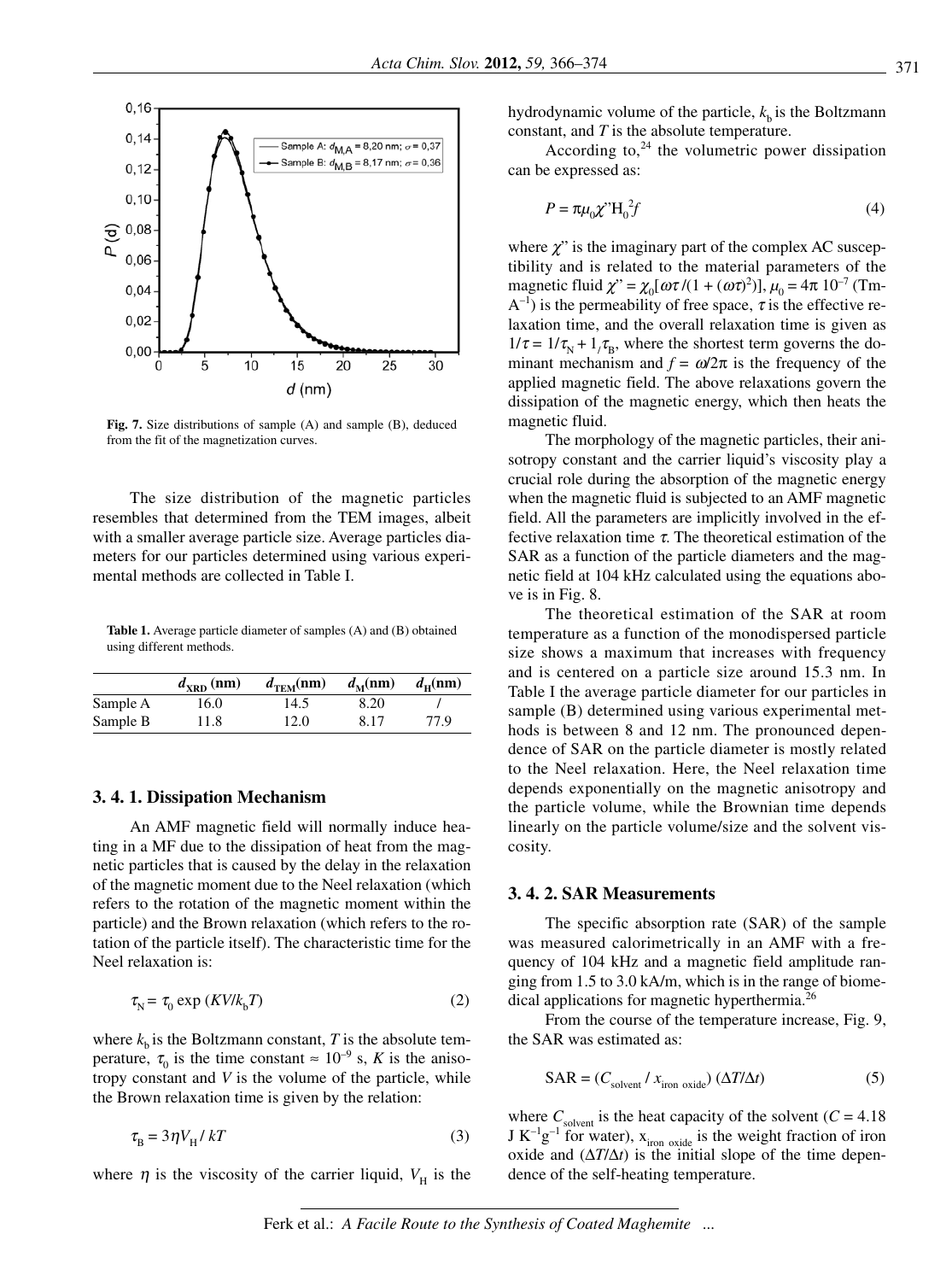

Fig. 8. a) Theoretical estimation of the SAR at room temperature as a function of the particle diameter  $(d)$  and the AMF magnetic field  $(H)$ . Here we have *K* (anisotropy constant) = 16 kJ/m<sup>3</sup>,  $T = 293$  K,  $\eta = 1E-03$  Pas (viscosity of the media – of water),  $f = 104$  kHz and CM-dextran layer thickness  $\delta$  = 18 nm (calculate as  $L_{\text{min}}^{25}$ ) and b) total heat dissipation through Neel and Brownian relaxation at  $f$  = 104 kHz and  $H$  = 2 kA/m (difference between total heat dissipation and Neel relaxation losses is the Brownian relaxation losses).



Fig. 9. Time dependence of the self-heating temperature on the magnetic field at 104 kHz for sample (B).

After a certain period of self-heating the steady state was achieved when the generated heat at constant temperature was equal to that lost to the environment due to thermal convection. The maximum temperature of this steady state is important when using iron-oxide-based MFs with a high Curie temperature for "in vivo" applications, because this is the only way to use such a MF without da maging the surrounding tissue during the magnetic hyperthermia. In Fig. 10, the temperature of the magnetic fluid at the steady state is plotted vs. the applied magnetic field.

In the system considered the steady state at, e.g., 42.  $\degree$ C, is achieved at 2.0 kA/m (104 kHz). These condi-



Fig. 10. Temperature of the system of the magnetic fluid in the calorimeter at steady state vs. the applied magnetic field at a constant frequency ( $f = 104$  kHz).

tions can be achieved reproducibly and might serve as a guarantee that in a situation when instead of the system being considered a human tissue is considered and/or an "in vivo" application, the overheating of the tissue can be completely avoided. The SAR needed to heat the system to the desired temperature, for these samples at 42  $^{\circ}$ C was  $SAR_{104 \text{ kHz}, 2.0 \text{ kA/m}} = 0.854 \text{ W/g}_{\text{iron oxide}}$ . Some typical SAR data for a MF based on water as a carrying liquid and iron oxide (maghemite) as the magnetic phase are shown in Table II.

The theoretical estimation of the SAR shows that the main relaxation mechanism is due to the Neel relaxation, while the Brown relaxation is small and its contribution to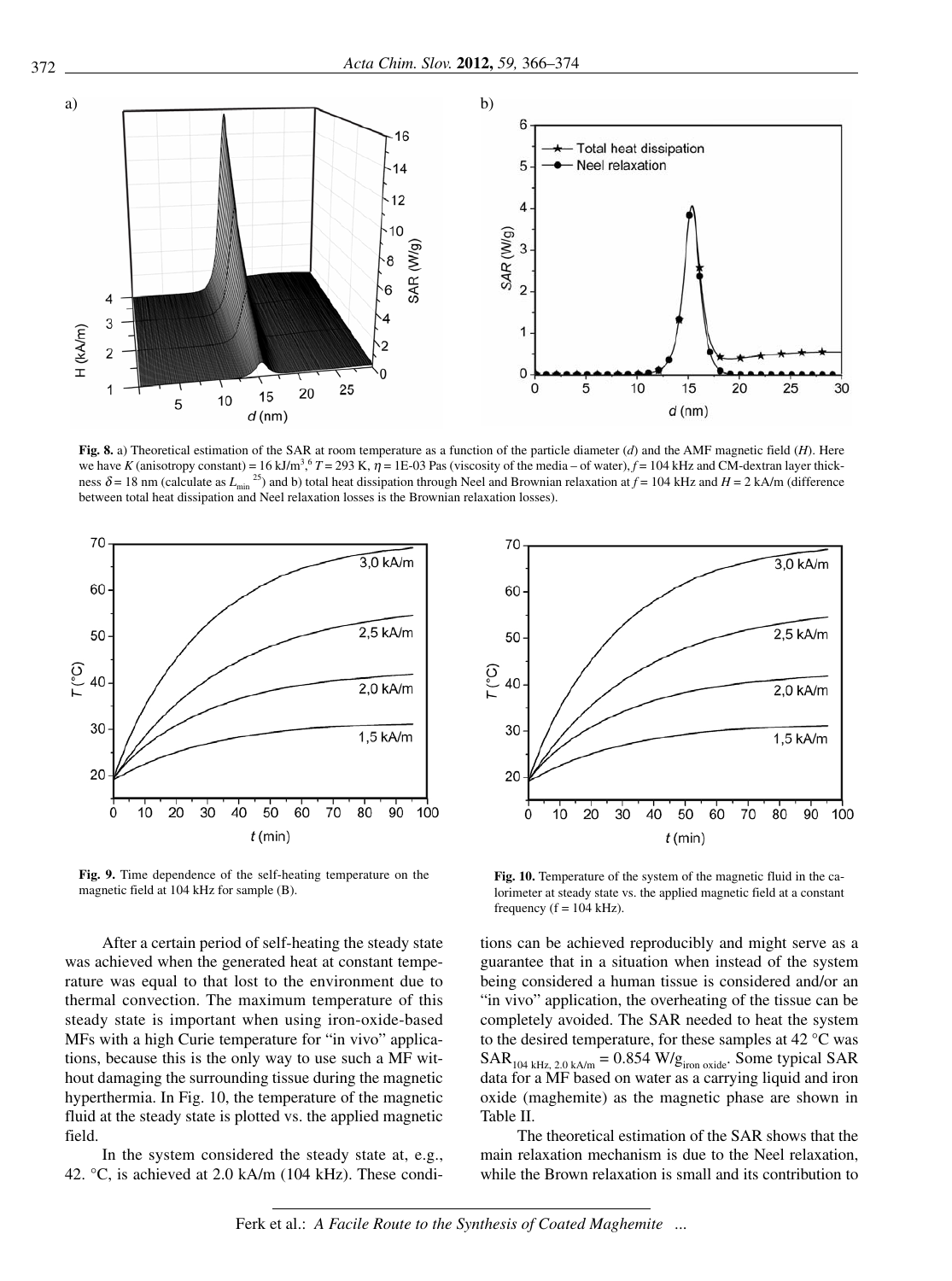Table 2. Some typical SAR data for a MF based on maghemite particles.

| $d$ (nm) | H     |       | <b>SAR</b> | <b>SAR</b>  | Refe-  |
|----------|-------|-------|------------|-------------|--------|
|          | (A/m) | (kHz) | (W/g)      | normalized* | rences |
| 8        | 24800 | 700   | 37         | 0.036       | 6      |
| 10.2     | 24800 | 700   | 275        | 0.266       | 6      |
| 12       | 2000  | 104   | 0.854      | 0.854       | our    |
| 15.3     | 11000 | 410   | 600        | 5.030       | 27     |
| 16/12.8  | 27000 | 700   | 952        | 0.776       | 28     |

\* normalized to  $H = 2.0$  kA/m and  $f = 104$  kHz

the dissipation mechanism must be very limited, Fig. 8. a, b. This can be substantiated by the DLS spectra. The smallest particle diameter  $d_H$  that would ensure a relaxation time which would follow the fast changes of the magnetic fields at 104 kHz and contribute to the Brown relaxation must show a relaxation time of  $\tau_{\rm B} \leq 10^{-5}$  s, thus exhibiting a particle size of  $d_H \le 29.5$  nm, estimated using equation  $(2)$ . All the other particles with a larger hydrodynamic diameter, i.e., agglomerates, will be not active in the heating of the MF in a high-frequency magnetic field (HFMF).

Thus, based on the consideration above, only a very small fraction of the composite particles in sample (B) are able to contribute to the Brown relaxation. All the others are agglomerated in clusters and cannot rotate and the heating contribution of the Brown relaxation can be excluded from the total magnetic dissipation.

To reveal the mechanism that governs the major losses in sample (B), samples with immobilized particles were also prepared. The particles of the original magnetic fluid were immobilized by a drastic increase of the viscosity. The magnetic particles were dispersed in an aqueous solution of gelatin (sol).<sup>29</sup> An abrupt increase in the visco-



Fig. 11. Dependence of the self-heating temperature on time at a magnetic field frequency of 104 kHz and a magnetic field amplitude of 2.0 kA/m for a magnetic fluid with agar and without it.

sity, by many orders of magnitude, can be achieved, and consequently viscous losses can be eliminated by simply freezing the Brownian motion of the magnetic particles.

In Fig. 11 the time dependence of the self-heating temperature on the magnetic field at 104 kHz for testing the magnetic fluid with agar and without it is shown.

It can be seen that the increase of the self-heating tem perature of MF of sample  $(B)$  is a little higher than that of the  $MF(agar)$  sample where the Brown relaxation is not possible, Fig.11. We believe that this small difference in the SAR is caused due to the Brown relaxation of particles in the sample  $(B)$  where a very small fraction of single particles with a hydrodynamic radii  $d_H \le 29.5$  nm, Fig. 5, can freely rotate and contribute to the Brown relaxation. One can calculate approximately its separate contribution from the SAR difference at the steady state for both samples using the corresponding  $(\Delta T/\Delta t)_{\text{steady state}}$  for both curves and eq. (4). This estimated contribution is alike to that obtained directly from the diagram on the Fig. 11 at the steady state. The Brown contribution was confirmed to be about 5%.

# **4. Conclusions**

Our results have shown that the high Curie point of a magnetic particle, which can damage the tissue during a magnetic hyperthermia treatment, can be circumvented by applying a controlled particle morphology. The heat flow is adjusted with the AMF magnetic field intensity and/or frequency so that the generated heat at the selected temperature and location will be equal to that lost to the environment due to heat exchange. Furthermore, the investigation revealed that the major heat dissipation in our sample  $(B)$  came from the Neel relaxation losses. Here, the particle size governs the extent of the Neel relaxation process, while the Brown-based dissipation is very small. Here, the number of the particles with a suitable  $r<sub>u</sub>$  which absorb in the Brownian relaxation range is very small and contribute only 5% to the total SAR.

## **6. Ack now led ge ments**

This work was supported by the Ministry of Education, Science and Sport of Slovenia. The authors also wish to acknowledge Miloš Beković for his help in SAR measurements.

## **7. Re fe ren ces**

- 1. A. E. Merbach, E. Toth: The chemistry of contrast agents in medical magnetic resonance imaging, John Wiley  $&$  Sons, Chichester, England, 2001.
- 2. T. Neuberger, B. Schöpf, H. Hofmann, M. Hofmann, B. Rechen berg, *J. Magn. Magn. Ma ter.* **2005**, *293*, 483–496.